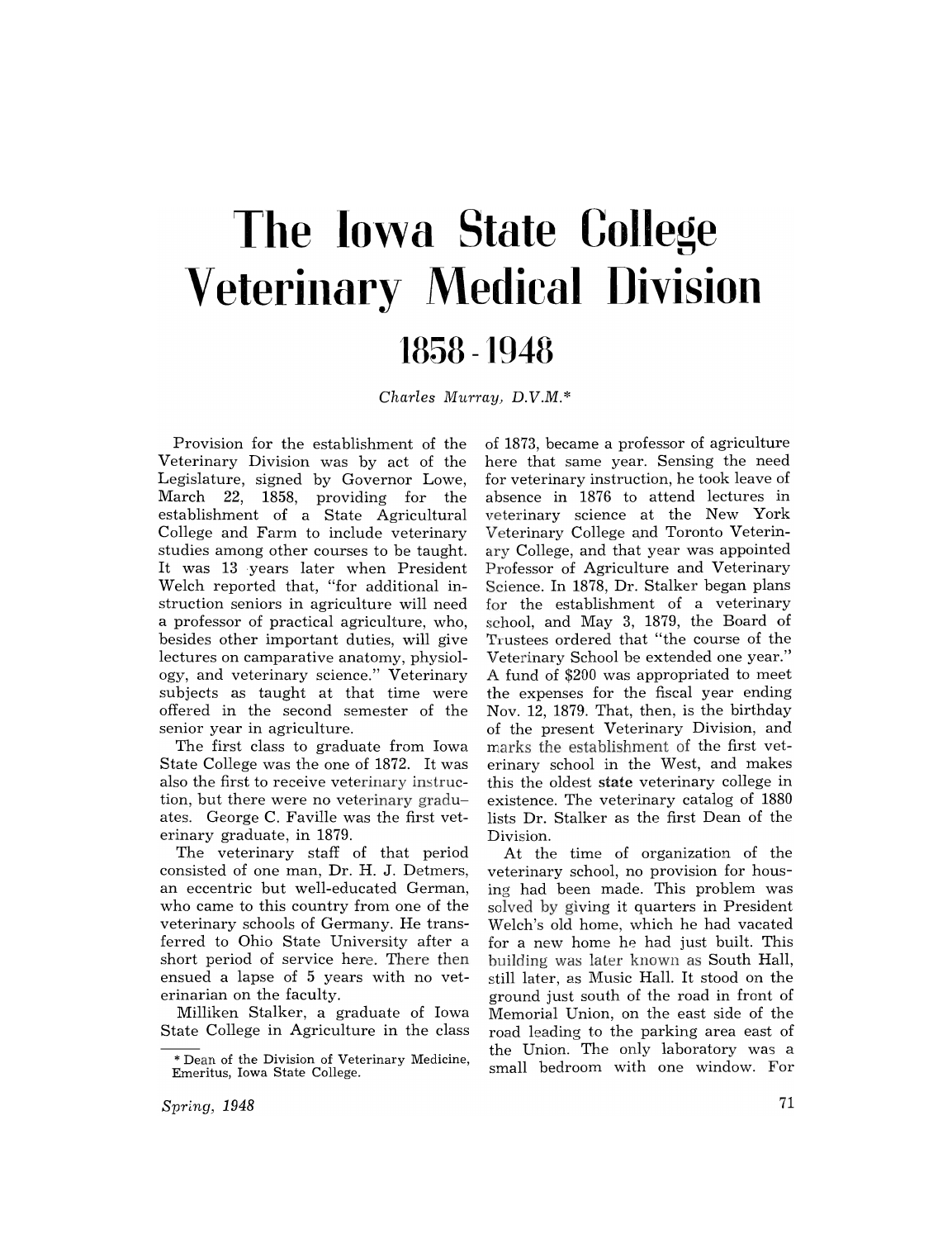large classes the front parlor was available when not in use by Professor Bessey's classes in botany.

The main equipment consisted of 4 student microscopes and a larger one personally owned by Dr. Fairchild, the first pathologist. Its highest power of magnification was a one-sixth objective. Material for study came from local butcher shops. With a few staining fluids and reagents, it was possible to study blood, muscles, and connective tissue.

The clinical phase of the work was conducted in a small barn located near the present site of the radio tower. It was an exceedingly poor building, only a barn at . best. This barn may have been the one referred to in the proceedings of the trustees' meeting of March, 1882, when the board refused to pay Dr. Stalker \$225.61 for a barn he had purchased for the use of the Veterinary School.

Later, Dr. Stalker offered to give the College this barn, and \$40 to boot, in exchange for 40 acres of land in Boone County, which offer was accepted.

#### **First Entrance Requirements**

The pay of the first veterinary professor was small indeed, but he was permitted to charge students a moderate fee for his lectures. In 1880, this plan having proven unsatisfactory, the trustees voted him a salary of \$400 per year, beginning March 1, 1880.

In the beginning, the curriculum in veterinary science was combined with the course in agriculture, the senior year being devoted to veterinary subjects. In 1879, the curriculum was extended to 2 years of work, from March 1, to Nov. 30, with 2 weeks vacation in July. The entrance requirements were as follows: "Candidates for admission must be 16 years of age; for graduation, 18. An entrance examination in reading, spelling, geography, grammar, and arithmetic is required, and for graduation the candidate must have attained a standing of 75 in all subjects taken, and must present a thesis upon some subject approved by the faculty."

Upon admission students were classi-

fied as juniors and the prescribed curriculum was as follows:

# **Junior** Year

## First Term

| Anatomy of Domestic Animals 5 hrs. |  |
|------------------------------------|--|
|                                    |  |
|                                    |  |
|                                    |  |
|                                    |  |

#### Second Term

| Anatomy of Domestic Animals 3 hrs. |  |
|------------------------------------|--|
| Dissections and Clinics  2 hrs.    |  |
|                                    |  |
|                                    |  |
|                                    |  |
| Veterinary Medicine  2 hrs.        |  |
|                                    |  |

#### **Senior Year**

#### First Term

| Medicine and Surgery  3 hrs.            |  |
|-----------------------------------------|--|
|                                         |  |
|                                         |  |
| Organic Chemistry and Toxicology 3 hrs. |  |
| Histology and Physiology  6 hrs.        |  |
|                                         |  |

#### Second Term

| Medicine and Surgery  3 hrs. |  |
|------------------------------|--|
|                              |  |
|                              |  |
|                              |  |
|                              |  |
|                              |  |

Students completing only the 2 years of required veterinary work were given the degree, Bachelor of Veterinary Medicine. Those who, in addition, graduated from any of the courses is agriculture with the B. S. degree, were entitled to the D. V. M. degree.

The faculty for the year 1881 consisted of 5 members as follows: M. Stalker, B. S., V. S., Dean and Professor of anatomy, medicine, and surgery; D. S. Fairchild, M. D., Professor of histology, pathology, and therapeutics; C. E. Besey, Ph. D., Professor of botany and materia medica; F. E. L. Beal, B. S., Professor of zoology and comparative anatomy; T. E. Pope, M. A., Professor of chemistry and toxicology.

The pressing need for more commodius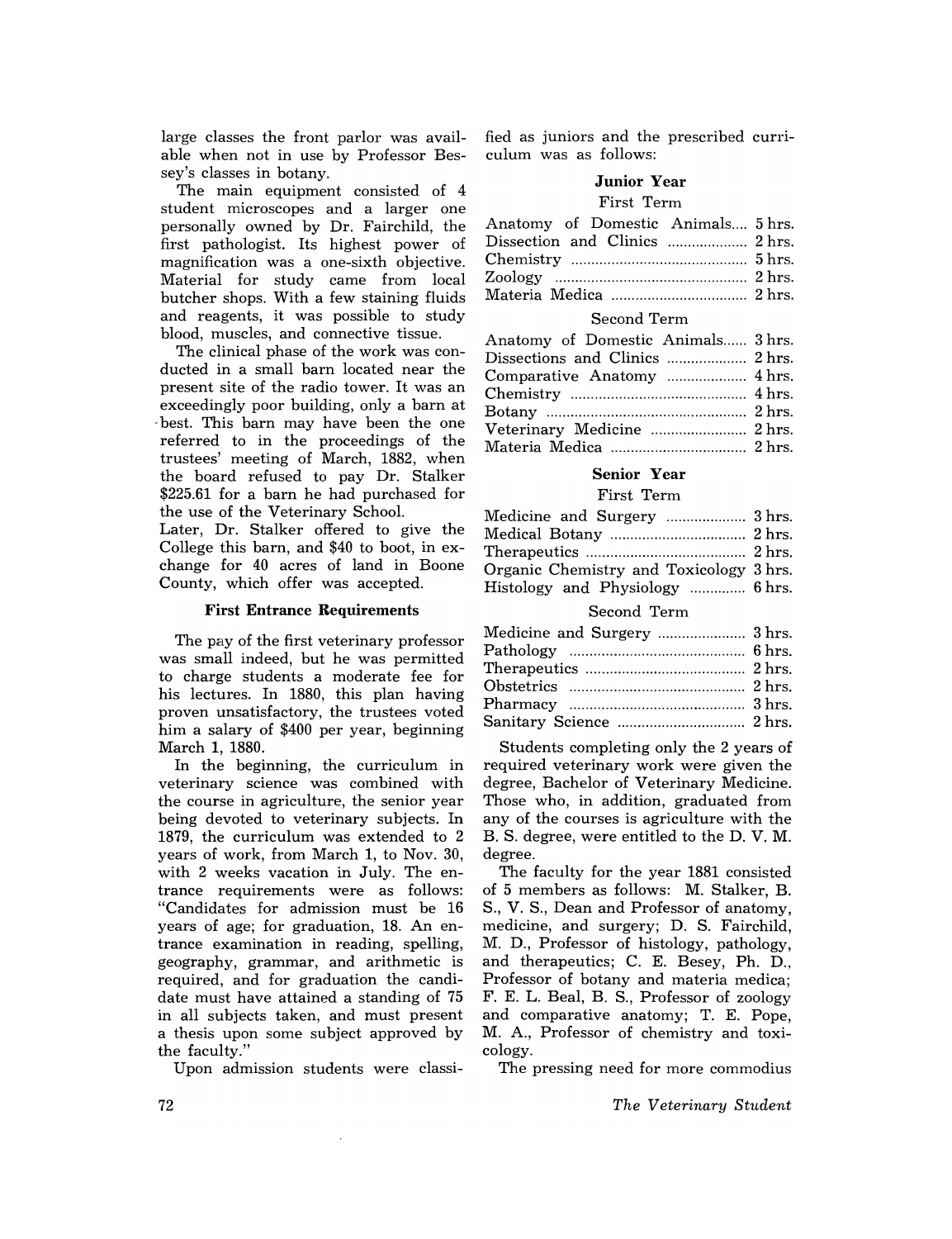housing resulted in the trustees appropriating \$5,732 for a building for veterinary, agriculture, and botany. This building was known as North Hall, located northeast of the present Beardshear Hall, near the present site of Botany Hall. Dr. Stalker reported the clinic had grown to such an extent that increased facilities were imperative for that phase of the work. He stated that the clinic for the past year was about "50 boarding cases and 300 others presented at daily clinics."

The year 1885 was the banner year for buildings. Two were constructed, one for a hospital, a brick, two-story structure, 40 x 50 ft. in size, said to be "the best infirmary in the United States," on the present site of the Memorial Union; the other, or Sanitary Building, for classrooms and laboratories situated about 15 rods northwest of the hospital. The former was used by the Veterinary Division until 1912, when the Veterinary Quadrangle was completed.

Dr. John M. McNeil, a Pennsylvania graduate who joined the faculty in 1900, became Dean in 1903. He served from April 7, 1903, until October, 1908, when he transferred to Ohio State as Professor of Surgery. Under his directorship steady progress was made. The teaching staff was enlarged, but adequate financial support for faculty and buildings was not provided. Dr. McNeil asked for an appropriation of \$150,000 for the construction of a group of buildings, but it was not until 1910, under the Deanship of Dr. C. H. Stange that legislative authorization for buildings was obtained. The sum of \$150,000 was approved, and directions issued to draw up plans for the group.

### Dr. Stange **Appointed**

Dr. Stange had been appointed Dean in February, 1909, replacing Dr. McNeil. He served in this capacity for 27 years, until his death April 26, 1936. During his tenure the Veterinary Quadrangle was completed and occupied January, 1912. In 1913, the State Biological Laboratory for the production of anti-hog-cholera serum was established. The plant stood on the present site of the Stange Memorial Clinic.

*Spring, 1948* 

It continued operation until 1926, when it was torn down and the suitable salvaged material was used in the construction of the Veterinary Research Laboratory on Beech Avenue, south of the campus.

During the last 2 years of his life, Dean Stange completed plans for the clinic building. Bids were taken by the Board of Education, but the cost exceeded the estimate, and the plans had to be revised. Construction was completed in 1938, and the building was put in use on Jan. 3, 1939.

Perhaps the comparison of clinical facilities and the number of clinic cases handled per annum in 1946 with those of 60 years ago best measures the growth of the institution. As stated before, Dr. Stalker's report of 60 years ago indicated a small barn in poor condition and practically no equipment, with 50 boarding cases and 300 others presented to the clinic in one year. In 1946, there was a building which cost \$180,000, with equipment valued at \$50,000, to which were presented 19,768 cases, with an additional 12,112 served by ambulatory clinic.

Facilities alone do not measure the efficacy of a school. Unless the educational policy of an institution is sound, its success is limited and its reputation suffers. The policy of the Iowa State Veterinary College has always been for high standards, and in many instances it has been first to adopt programs looking toward a higher standard of education.

Beginning with a program which involved only one year of professional work in the curriculum and with only meager entrance requirements, it was soon deemed necessary ·to increase the time to 2 years and make more rigid the qualifications for admission. Nine years after inauguration of the veterinary curriculum (1887) , the required course was lengthened to 3 years. This was the first threeyear course offered in America. In 1902, Dean McNeil asked the Board of Trustees for authorization to increase the curriculum to 4 years, and in 1903 the first fouryear course to be offered in America was adopted. In 1911, Iowa State became the